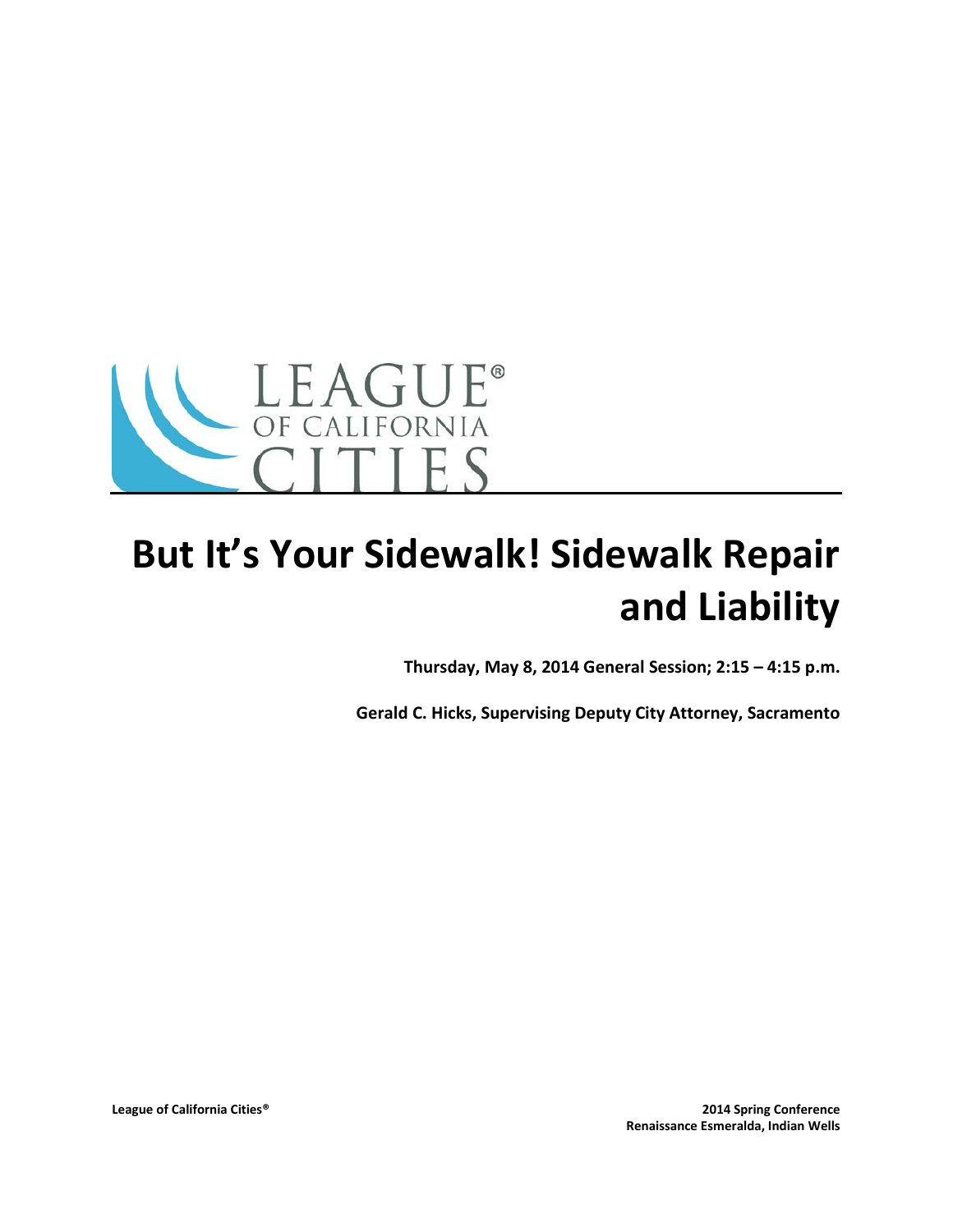| Notes:                       |                        |
|------------------------------|------------------------|
|                              |                        |
|                              |                        |
|                              |                        |
|                              |                        |
|                              |                        |
|                              |                        |
|                              |                        |
|                              |                        |
|                              |                        |
|                              |                        |
|                              |                        |
|                              |                        |
|                              |                        |
|                              |                        |
|                              |                        |
|                              |                        |
|                              |                        |
|                              |                        |
|                              |                        |
|                              |                        |
|                              |                        |
|                              |                        |
|                              |                        |
|                              |                        |
|                              |                        |
|                              |                        |
|                              |                        |
|                              |                        |
|                              |                        |
|                              |                        |
|                              |                        |
| League of California Cities® | 2014 Spring Conference |

Renaissance Esmeralda, Indian Wells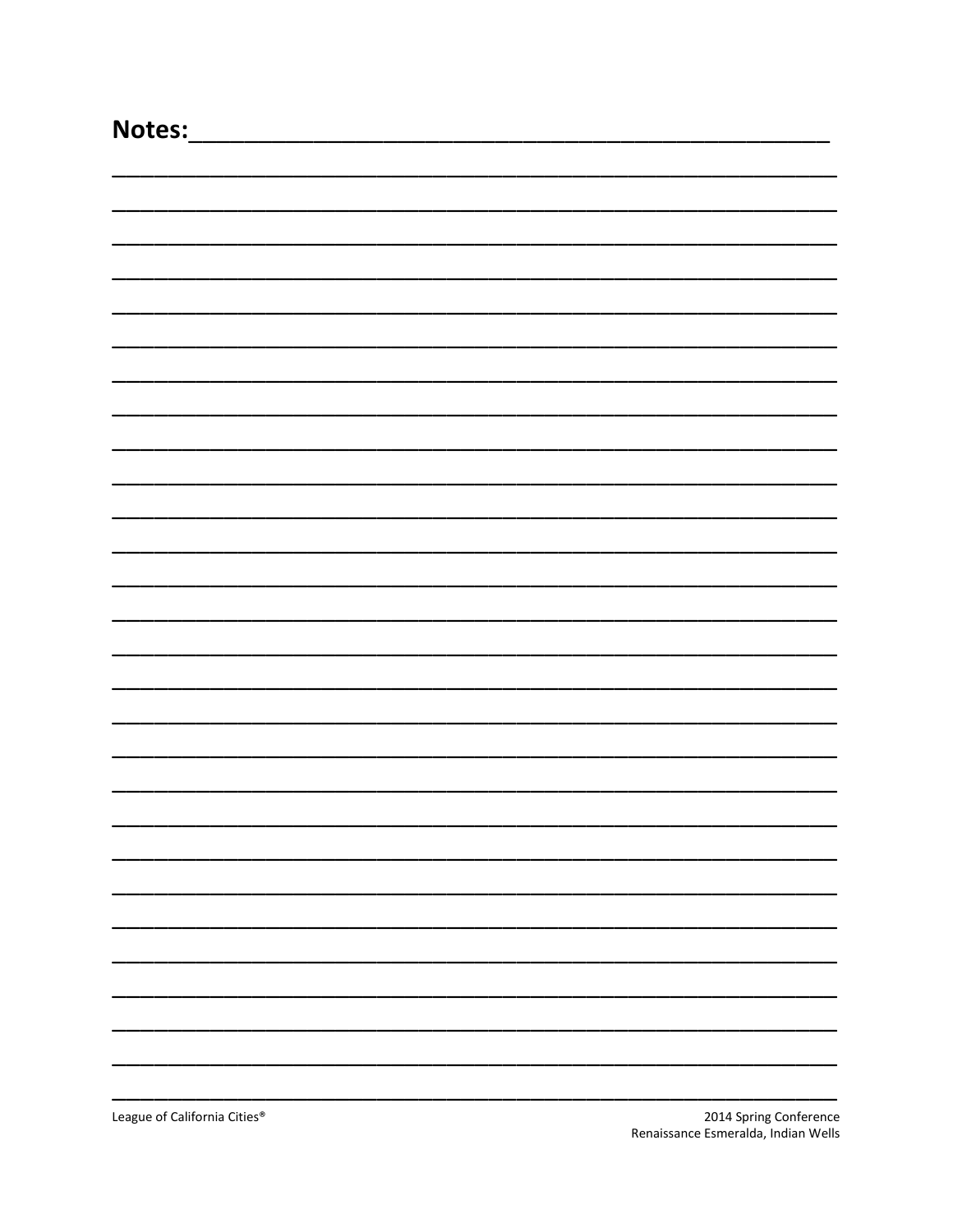# **BUT IT'S YOUR SIDEWALK!**

This paper and presentation arose out of a desire to create a comprehensive summary of the law concerning an adjacent property owner's obligation to repair a defective sidewalk under Streets and Highways Code section 5610. This effort was motivated to address the numerous objections and threatened lawsuits from angry property owners upon receipt of a repair notice. The title was suggested by the oft heard property owners' mantra and perspective. Research into the history of sidewalk repair for purposes of the paper led to research into the general history of sidewalks and research concerning repair naturally delved into research concerning the interplay between sidewalk repair and liability for unrepaired sidewalks. In sum, the paper and presentation deal with various issues concerning the most pedestrian of infrastructure – sidewalks. Because understanding some of the issues concerning sidewalk repair and liability may best be understood in a historical context, I begin with a brief history of sidewalks.

#### **I**

# **A Brief History of Sidewalks**

Sidewalks, perhaps the most ubiquitous yet inconspicuous of critical infrastructure, have a long history. The first evidence of paved pedestrian paths dates from ancient Greece and Rome.<sup>[1](#page-2-0)</sup> Sidewalks, as walkways separated from roads, disappeared during the Middle Ages. They reappeared during the seventeenth century when the first governmental acts calling for the paving of pedestrian paths were passed by Parliament a few years after the 1666 Great Fire of London, apparently as part of Christopher Wren's rebuilding and organization of the City of London.

In the nineteenth century, sidewalks were often constructed by adjacent property owners and businesses and by the end of that century sidewalks had become an important aspect of urban

<span id="page-2-0"></span> <sup>1</sup> Loukaitou-Sideris and Ehrenfeucht, *Sidewalks: Conflict and Negotiation over Public Space* (2009) p. 15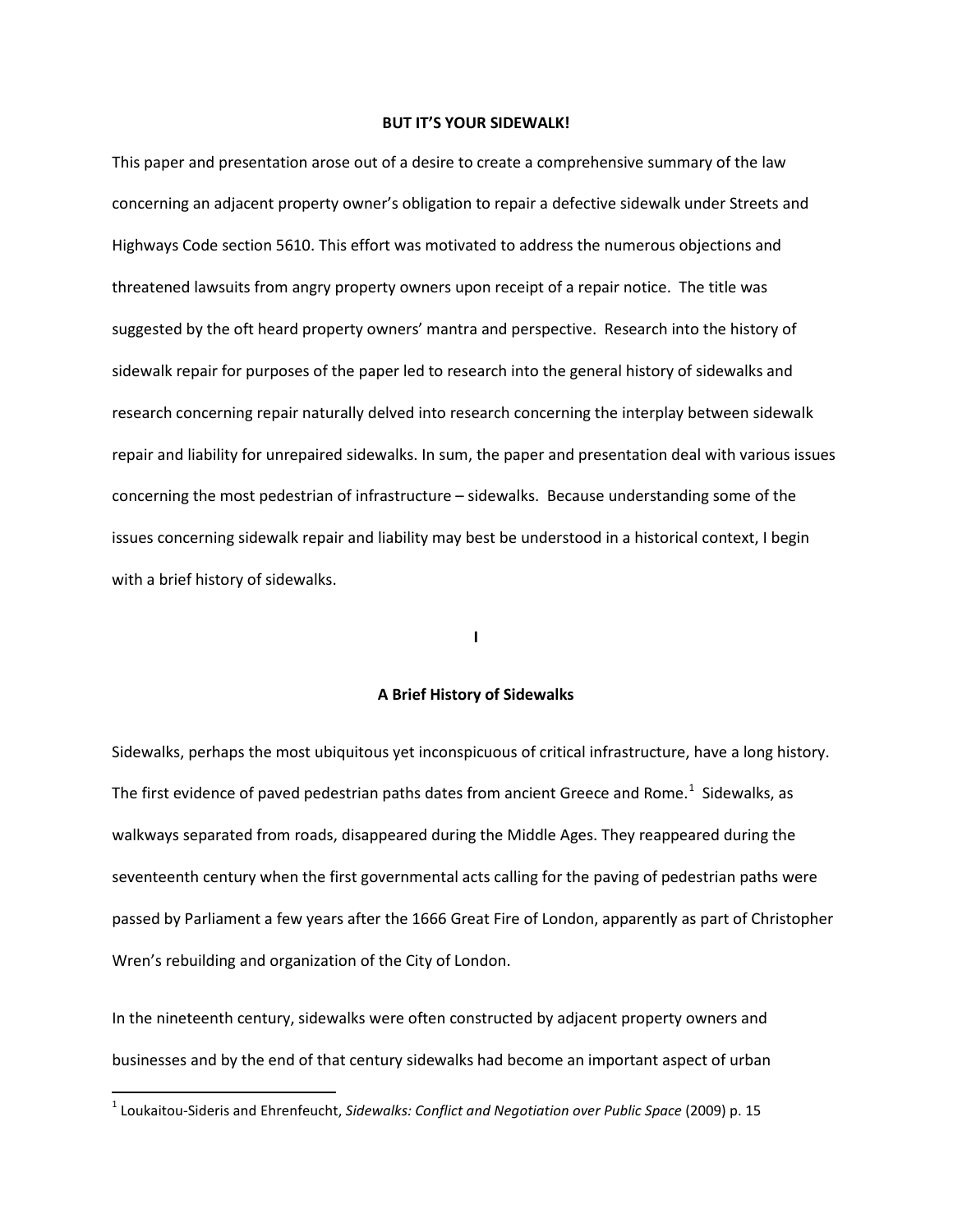infrastructure. Because sidewalks were often the only paved aspect of streets, they were the easiest place to walk, shop and carry out various economic and social activities. "In commercial areas, sidewalks extended the realm of adjacent shops; shopkeepers displayed their merchandise on sidewalks and stored deliveries and overstock on them as well. Street peddlers made a living outdoors while street speakers and newsboys conveyed information to passersby. Sidewalks were also a realm for social encounters where friends, acquaintances, and strangers mixed. The sidewalks were thus both a route and a destination; a way to move through the city, but also a place of commerce, social interaction, and civic engagement."<sup>[2](#page-3-0)</sup> Sidewalks were also critical to the safety of a city and to establishing a sense of community.

As sidewalks became more prevalent, cities moved to standardize their dimensions and the material used to construct them. With standardization came a contraction of their use as cities focused on a singular purpose for sidewalks – to move people. As a result, many cities imposed sidewalk regulations with respect to the storage of material or products; public speaking; vending; and loitering. Jane Jacobs lamented the reduction in value and physical contraction of sidewalks in her 1961 book, *The Death and Life of Great American Cities*, "Sidewalk width is invariably sacrificed for vehicular width, partly because city sidewalks are conventionally considered to be purely space for pedestrian travel and access to buildings and go unrecognized and unrespected as the uniquely vital and irreplaceable organs of city safety, public life, and child rearing that they are."<sup>[3](#page-3-1)</sup> In her book, Jacobs relates numerous examples of how a busy and vibrant sidewalk, even in the less affluent parts of a city, can decrease crime and promote social discourse.

<span id="page-3-0"></span> <sup>2</sup> Loukaitou-Sideris and Renia Ehrenfeucht, *Vibrant Sidewalks in the United States: Reintegrating Walking and a Quintessential Social Realm* (Access Magazine Spring 2010), p. 24 <sup>3</sup> Jacobs, *The Death and Life of Great American Cities* (1961)

<span id="page-3-1"></span>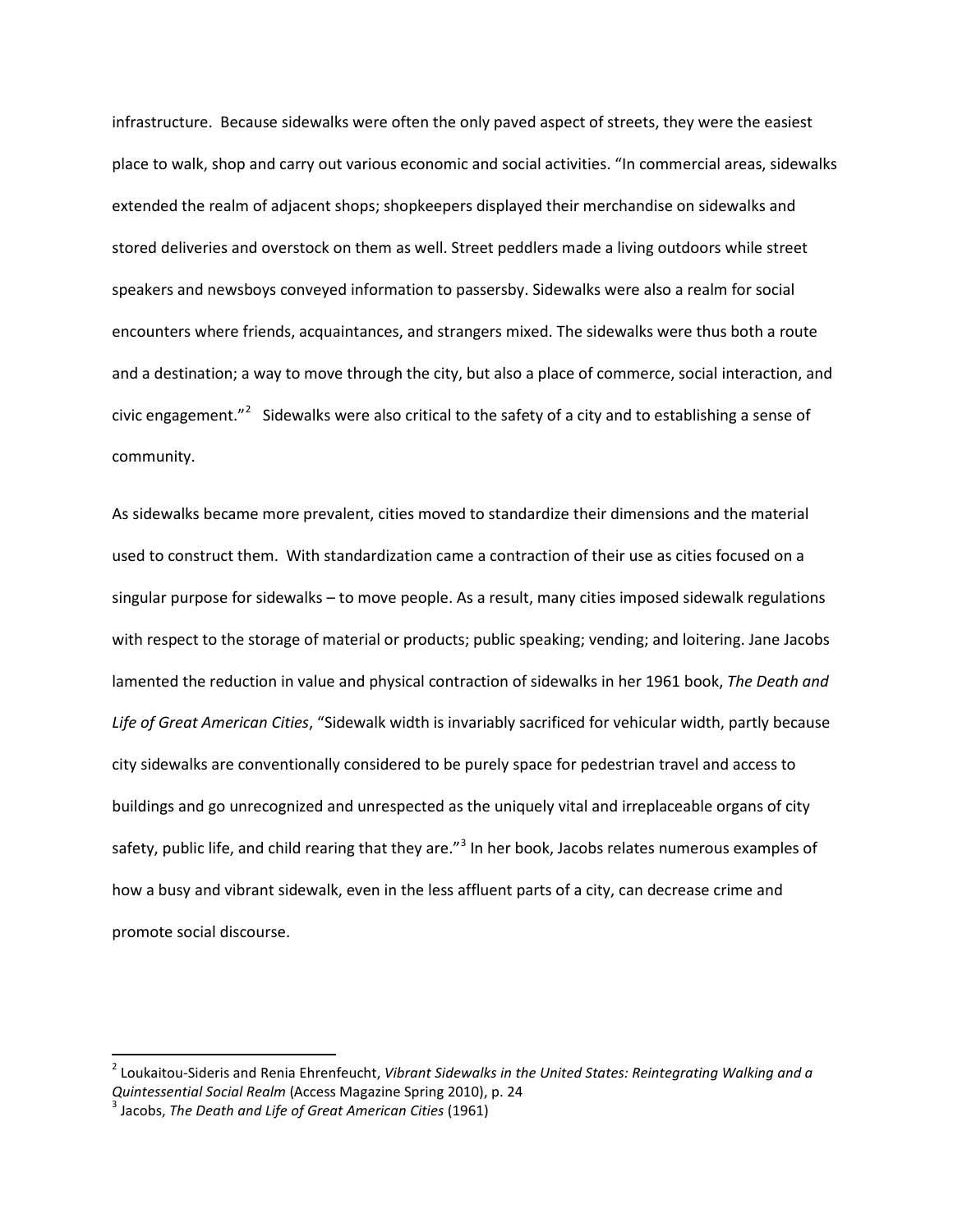In recent years, sidewalks have gained renewed respect as planners seek to restore their status as "public space" as opposed to a simple mode of transportation. The health benefits of walking are patent but have been extolled by the Surgeon General and numerous health professionals as a means to combat obesity, diabetes, and other diseases. In addition, as a result of concerns with climate change, energy conservation and congestion, transportation planners view sidewalks as an important component of sustainable and healthy communities and walking as an inexpensive and enjoyable activity that reduces congestion and conserves energy.<sup>[4](#page-4-0)</sup>

# **II**

# **Sidewalk repair**

#### **A. Approaches to Sidewalk Repair and Maintenance**

Despite their long history and ubiquity, sidewalks are often overlooked as non-critical infrastructure. While listing bridges, dams, levees, ports, rails and roads, the American Society of Civil Engineers' Report Card for America's Infrastructure does not mention sidewalks. While it is true that the catastrophic failure of a dam or bridge would undoubtedly have calamitous results, the cumulative injuries and consequent expenditure of municipal funds from the incremental decay of sidewalks can be equally substantial.

The legal and fiscal impact of broken or displaced sidewalks and the responsibility for their repair has been a constant, if inconspicuous, issue in many California cities for some time. The issue of repair responsibility has obvious legal implications: liability for the existence of a dangerous condition and the requirement to maintain an accessible sidewalk under the Americans with Disabilities Act and California

<span id="page-4-0"></span> <sup>4</sup> Loukaitou-Sideris and Renia Ehrenfeucht, *Vibrant Sidewalks in the United States: Reintegrating Walking and a Quintessential Social Realm* (Access Magazine Spring 2010)*;* American Planning Association, *The Importance of Sidewalks* (The New Planner, Fall 2013)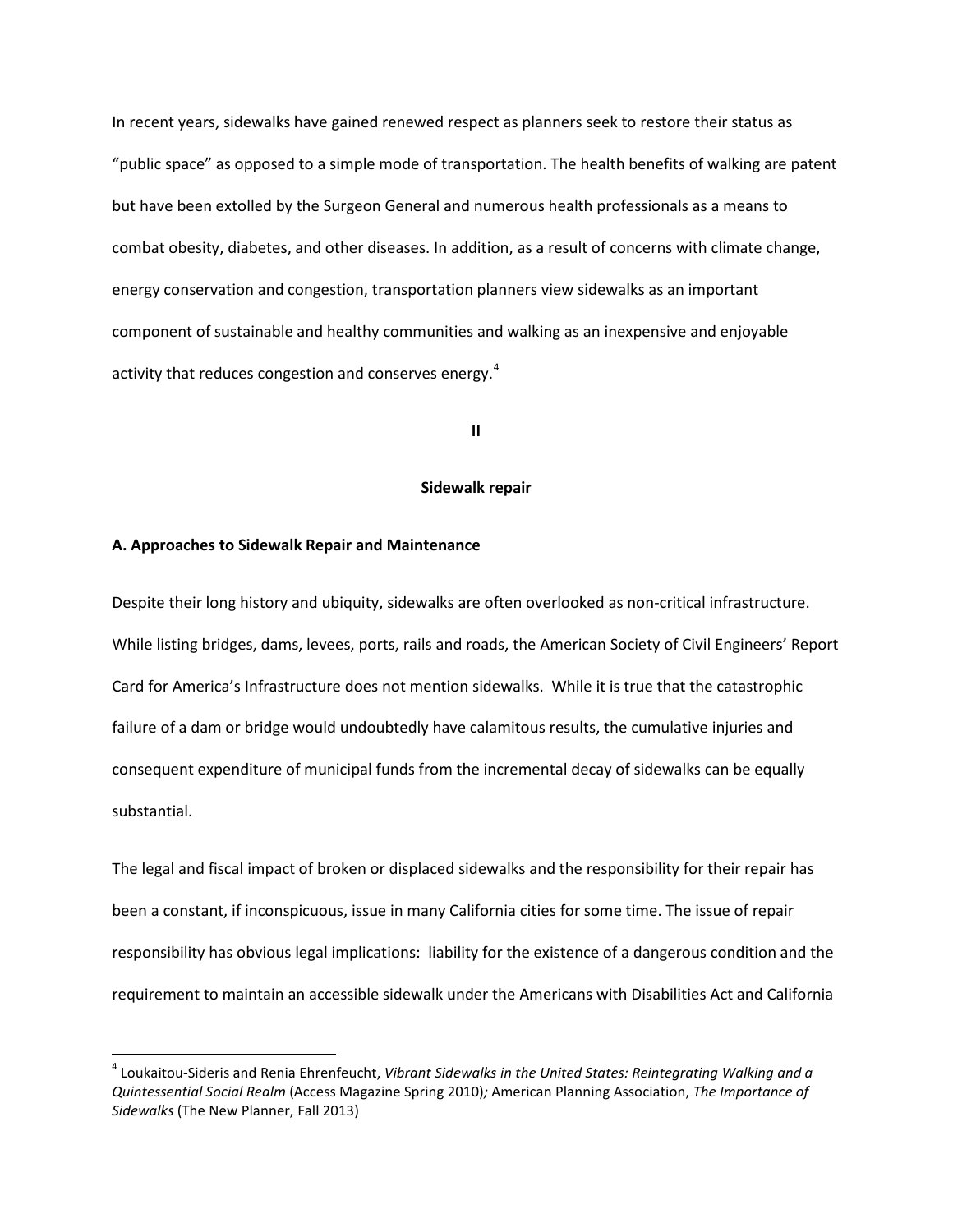disability access laws. The repair obligation also creates political difficulties - both for those cities which maintain an ordinance placing the repair obligation on property owners (and who consistently deal with surprised and disgruntled property owners) and those cities that have not enacted such an ordinance because of public opposition and which face a steady increase in damaged sidewalks and the potential liability arising from those sidewalks.

Los Angeles provides a singular example. In 1974, as a result of a grant of federal funds, Los Angeles passed an ordinance placing the obligation to repair sidewalks on the City. Since the federal funds dried up a few years later, the City has had difficulty enacting legislation to place the repair obligation back on the property owners. As of 2010, approximately 4,700 of the Los Angeles' 11,000 linear miles of sidewalk (approximately 43%) were in disrepair. The City estimated spending between 4 and 6 million dollars in liability claims and the cost estimate to repair the sidewalks was between 1.2 and 1.5 billion dollars.<sup>[5](#page-5-0)</sup> Los Angeles has been considering repealing the 1974 ordinance to shift responsibility back to the homeowners. This effort has faced opposition from the homeowners and even unsuccessful efforts in the State Legislature to require a public vote prior to placing the obligation back on the homeowner. Sacramento also experimented with assuming the repair obligation. From 1943 through mid-1973, the City's policy was that property owners were responsible for the cost of all repairs except those caused by City street tree roots for which the City shared responsibility. In mid-1973, the City adopted a new policy making the City responsible for all sidewalk repairs. Not surprisingly, sidewalk repair requests increased substantially. In mid-1976, finding the existing policy unworkable, the City elected to adopt a policy making property owners responsible for all sidewalk repairs, including those repairs necessitated by damage caused by City street trees. Other cities have backed away from an ordinance placing the

<span id="page-5-0"></span> <sup>5</sup> Brasuell, *Where the Sidewalk Ends … In a Tree Root-Related Lawsuit*, (Oct. 20, 2011) [<http://la.curbed.com/archives/2011/10/where\\_the\\_sidewalk\\_endsin\\_a\\_tree\\_rootrelated\\_lawsuit.php>](http://la.curbed.com/archives/2011/10/where_the_sidewalk_endsin_a_tree_rootrelated_lawsuit.php)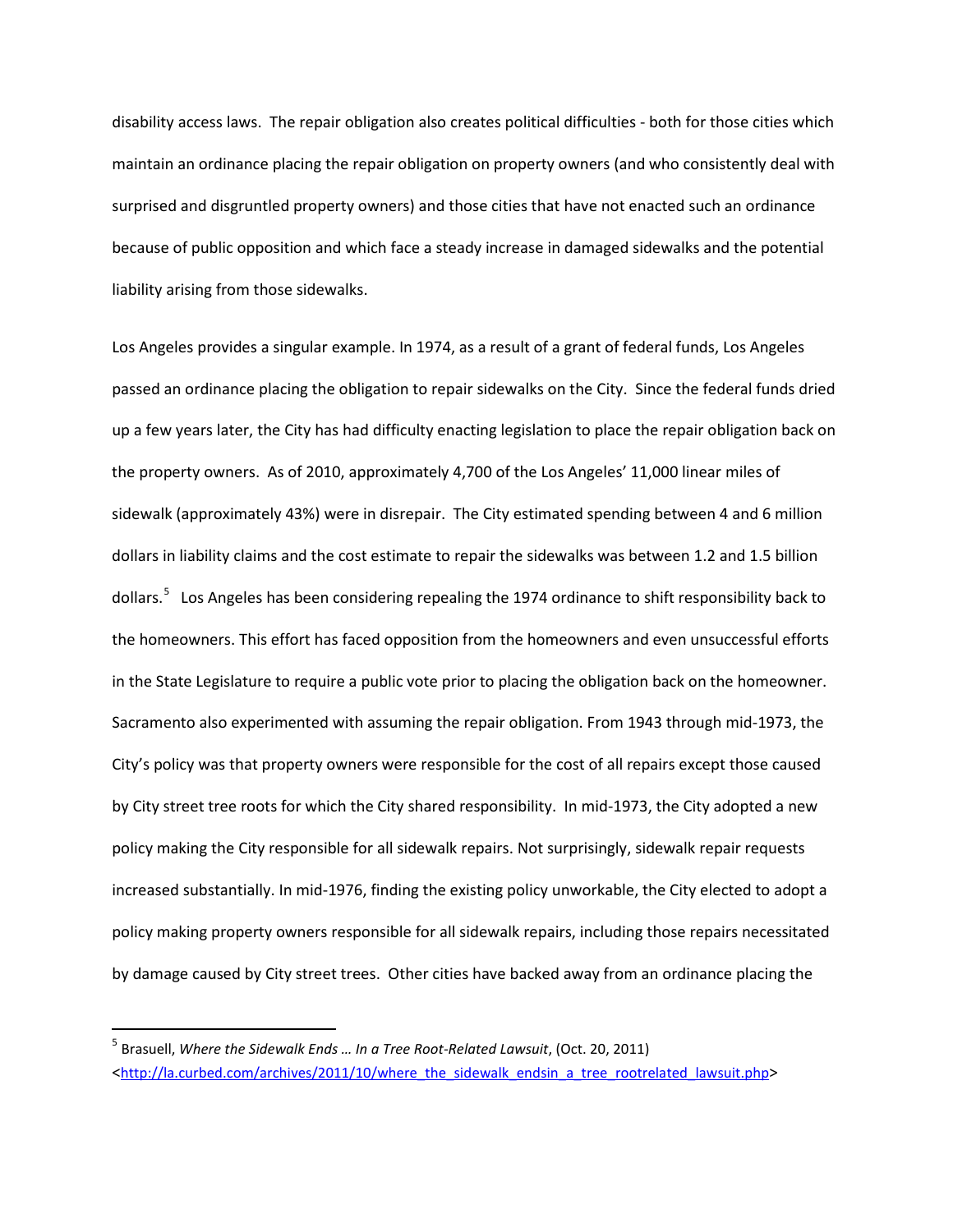obligation of sidewalk repair on the property owner after a public outcry. Those cities that do have sidewalk repair ordinances in place nonetheless face fairly consistent questions from the public as to the fairness and legality of asking a property owner to repair the "public" sidewalk.

California, like numerous states, has provisions allowing municipalities to impose a repair obligation for damaged sidewalks on adjacent property owners.<sup>[6](#page-6-0)</sup> Pursuant to these provisions, virtually every major United States city has a sidewalk repair program that places a repair obligation on adjacent property owners to varying degrees. For example, New York, Philadelphia, Phoenix and Cincinnati make the adjoining property owners fully responsible for adjacent sidewalks. Atlanta also makes the adjacent property owner responsible and just faced a public backlash for sending out a number of repair notices prompted by disability access pressures.<sup>[7](#page-6-1)</sup> Chicago operates a "shared cost" responsibility program by limiting the repair cost to a set price per square foot and subsidizing any remainder. Washington D.C. is responsible for repairing the sidewalks but "permanent repairs" may be subject to "available funding."

California's sidewalk repairs provisions are set forth in Streets and Highways Code sections 5600 *et seq*. In 1935, Assembly Bill 1194 amended section 31 of the Improvement Act of 1911 to provide for the repair and maintenance of sidewalks, curbing, parking strips and retaining walls by adjacent property owners. Although the legislative history of Assembly Bill 1194 is no longer available, some possible context for the measure may be gleaned from the time period of its passage. In his Inaugural Address of January 8, 1935, California Governor Merriam, in speaking of the economic upheavals of the Great Depression, said:

<span id="page-6-1"></span><span id="page-6-0"></span> <sup>6</sup> See *Schaefer v. Lenahan*, 63 Cal.App.2d 324 327-328 (1944), and cases cited therein. Research into the statutes referenced in the twenty cited cases (a small and completely unscientific sample) revealed that the earliest enactment date was 1856, the latest was 1937 and the average enactment date was 1903. <sup>7</sup> <http://archive.11alive.com/news/local/story.aspx?storyid=277146>(2/11/13)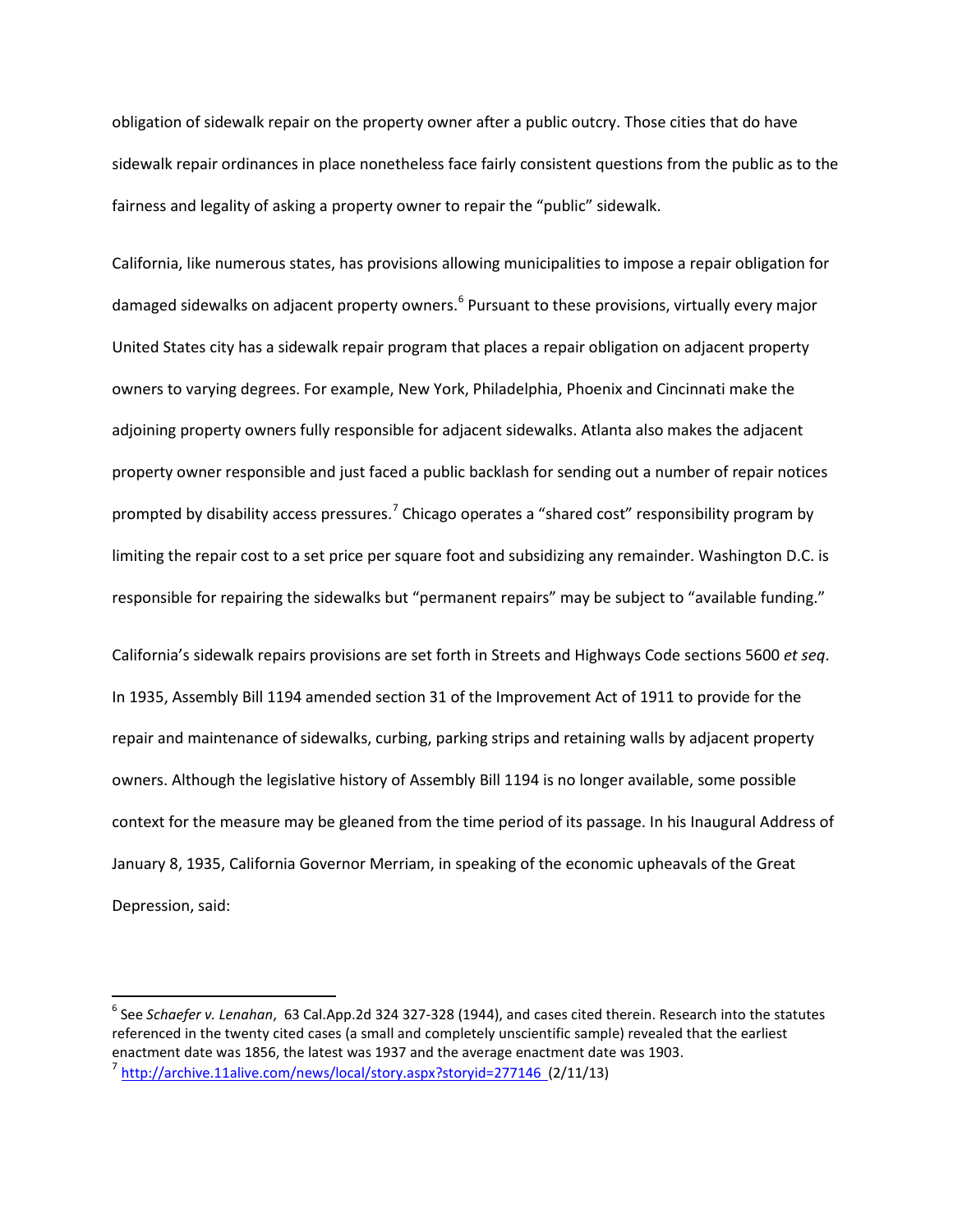But as fondly as some may believe, and as earnestly as others may hope, government itself cannot indefinitely assume the responsibility for meeting all the demands of this depression and this emergency.

\* \* \*

Of primary importance at this time, from the standpoint of an efficient administration of State functions, is the need for placing the government of California on a sound financial basis. This we must do without imposing intolerable taxes upon the people and without undertaking obligations not absolutely essential to the public service. As the first step in such a direction, we must adopt a program that will enable us to keep out expenditures below our income.

Assembly Member Lyons presented Assembly Bill 1194 a little over two weeks later. Though the Governor's message does not explicitly reference an effort to place the sidewalk repair obligation on adjacent property owners, it is consistent with the tone and content of the Inaugural Address.

The primary provision requiring a property owner to repair a defective sidewalk is Streets and Highways Code section 5610.

§5610. Maintenance by lot owners

The owners of lots or portions of lots fronting on any portion of a public street or place when that street or place is improved or if and when the area between the property line of the adjacent property and the street line is maintained as a park or parking strip, shall maintain any sidewalk in such condition that the sidewalk will not endanger persons or property and maintain it in a condition which will not interfere with the public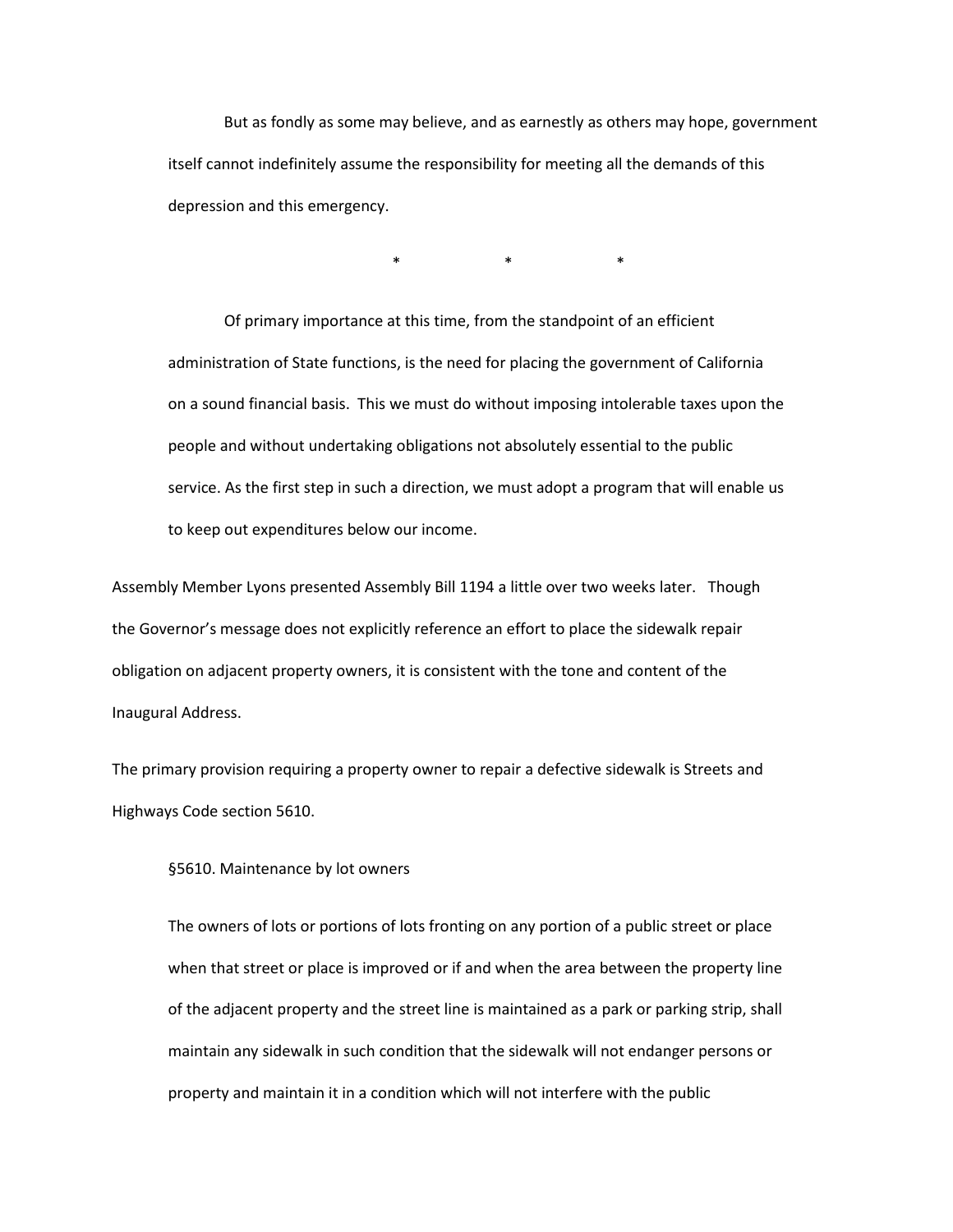convenience in the use of those works or areas save and except as to those conditions created or maintained in, upon, along, or in connection with such sidewalk by any person other than the owner, under and by virtue of any permit or right granted to him by law or by the city authorities in charge thereof, and such persons shall be under alike duty in relation thereto.

Pursuant to the authority of section 5610, the majority of cities in California have passed ordinances imposing the obligation for sidewalk repair on adjacent property owners. However, there is some diversity as to the extent of the obligation and how it is imposed. Some cities, like Sacramento, impose the entire repair cost on the property owner regardless of the cause of any damage or displacement. Many cities exempt damage caused by city trees from the repair obligation. Another option followed by many cities is a 50/50 sharing of repair costs.<sup>[8](#page-8-0)</sup> Some cities, in addition to a general sidewalk repair program, have instituted a program which requires a defective sidewalk to be repaired upon the sale of the property.<sup>[9](#page-8-1)</sup> This has the benefit of allowing the cost of repair to be recovered or paid as part of the price of the property. One means of imposing such a requirement is to require that the escrow documents include a certificate of compliance with the sidewalk ordinance. In addition, some cities require the sidewalk to be repaired as a condition of the issuance of a building permit above a set value.

One issue often overlooked is the secondary obligation of section 5610. After setting forth the obligation of adjacent property owners to maintain the sidewalk "in such condition that the sidewalk will not endanger persons or property . . . [or] interfere with the public convenience," section 5610 "except[s] . . . those conditions created or maintained in, upon,

<span id="page-8-0"></span> $8$  This diversity appears to be present throughout the nation. A survey of 82 cities in 45 states found that 40 percent of the cities required property owners to pay the full cost of repairing sidewalks, 46 percent share the cost with property owners, and 13 percent pay the full cost of repair. Shoup, *Fixing Broken Sidewalks* (*Access* , No.36, Spring 2010) pp. 30-36<br> $9$  Both Pasadena and Piedmont have such programs in place.

<span id="page-8-1"></span>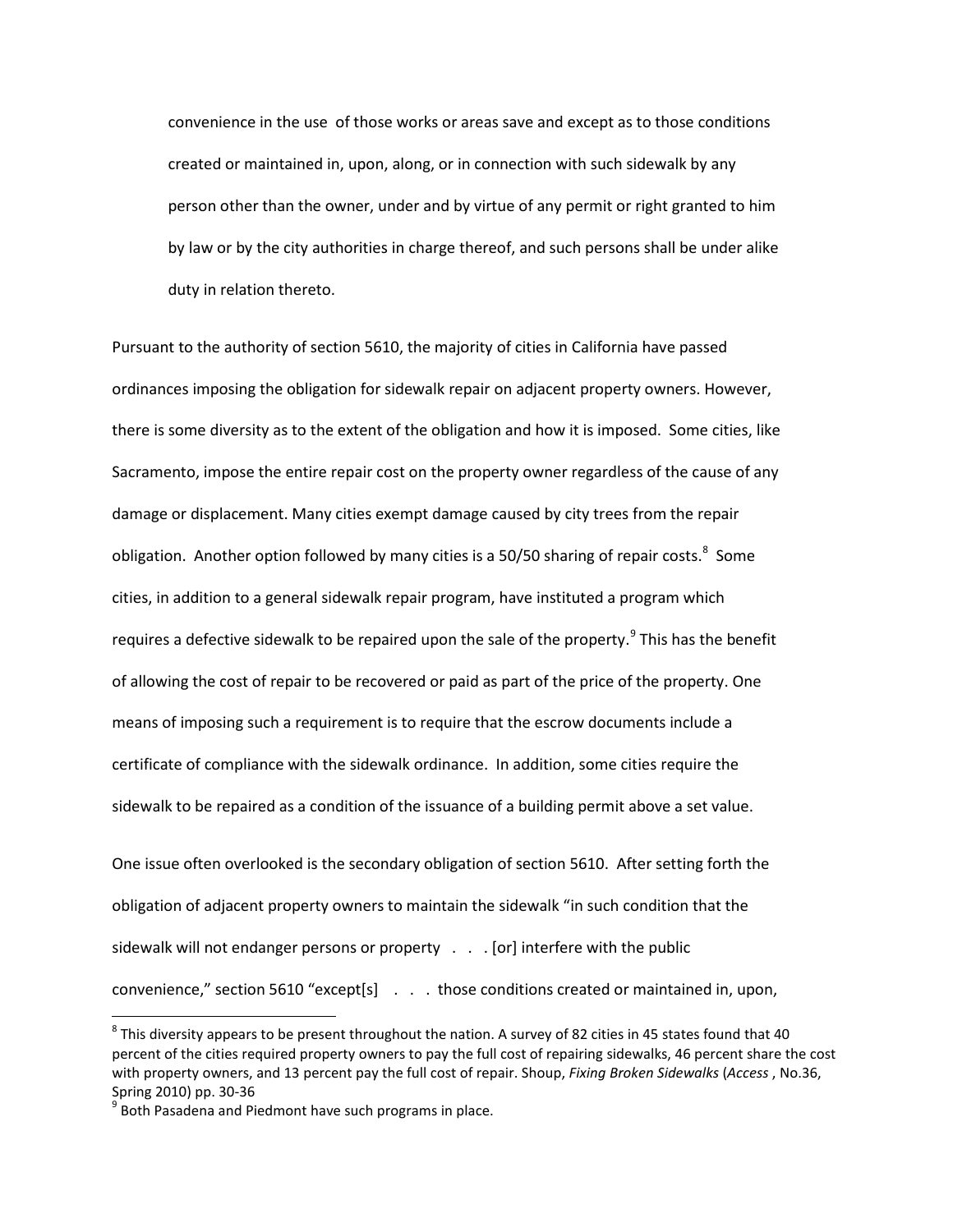along, or in connection with such sidewalk by any person other than the owner, under and by virtue of any permit or right granted to him by law or by the city authorities in charge thereof , and such persons shall be under a like duty in relation thereto."

There are no reported cases interpreting or applying this language. The purpose appears to be to impose on utilities which maintain facilities (poles, guide wires, vaults, etc.) in or on the sidewalk, the same obligation as imposed on adjacent property owners. This is a somewhat different conceptual obligation than that imposed on adjacent property owners because the source of any defect or interference with the public convenience would be the utility facility, not the sidewalk itself. Potentially, the primary importance of this aspect of section 5610 would be with respect to accessibility issues. In many cities, utility entities maintain facilities, particularly poles, which reduce the sidewalk width below the required three feet of the California Building Code<sup>[10](#page-9-0)</sup> and the four feet required by the ADA draft Public Right-of-Way Guidelines.<sup>[11](#page-9-1)</sup>

# **B. Legal Issues Involving Sidewalk Maintenance Obligation**

One issue that adjacent property owners charged for sidewalk repairs often raise is whether the sidewalk repair obligation of section 5610 applies where the sidewalk is displaced or damaged due to trees located in the public right of way.<sup>[12](#page-9-2)</sup> Though no statistics exist, tree roots are

<span id="page-9-0"></span> <sup>10</sup> Title 24 2013 California Building Code, section 11B-403.5.1 **Clear Width** – "*Exception 3*. The clear width for sidewalks and walks shall be 48 inches minimum. When, because of right of way restrictions, natural barriers or other exiting conditions, the enforcing agency determines that compliance with the 48-inch clear sidewalk width would create an unreasonable hardship, the clear width may be reduced to 36 inches." <sup>11</sup> [http://www.access-board.gov/guidelines-and-standards/streets-sidewalks/public-rights-of-way/proposed-](http://www.access-board.gov/guidelines-and-standards/streets-sidewalks/public-rights-of-way/proposed-rights-of-way-guidelines%20-%20R302.3)

<span id="page-9-1"></span>[rights-of-way-guidelines](http://www.access-board.gov/guidelines-and-standards/streets-sidewalks/public-rights-of-way/proposed-rights-of-way-guidelines%20-%20R302.3) - R302.3 - "Continuous Width. Except as provided in R302.3.1, the continuous clear width of pedestrian access routes shall be 1.2 m (4.0 ft.) minimum, exclusive of the width of the curb."

<span id="page-9-2"></span> $12$  The issue is one of substantial importance to the City of Sacramento - one of many cities claiming the moniker: "City of Trees." According to some estimates, as of 2005, Sacramento had more trees per capita than any city except Paris. Jason Margolis, *California's Capital Sees Big Benefits in More Trees* (11/25/05) [<http://www.npr.org/templates/story/story.php?storyId=5027514>](http://www.npr.org/templates/story/story.php?storyId=5027514).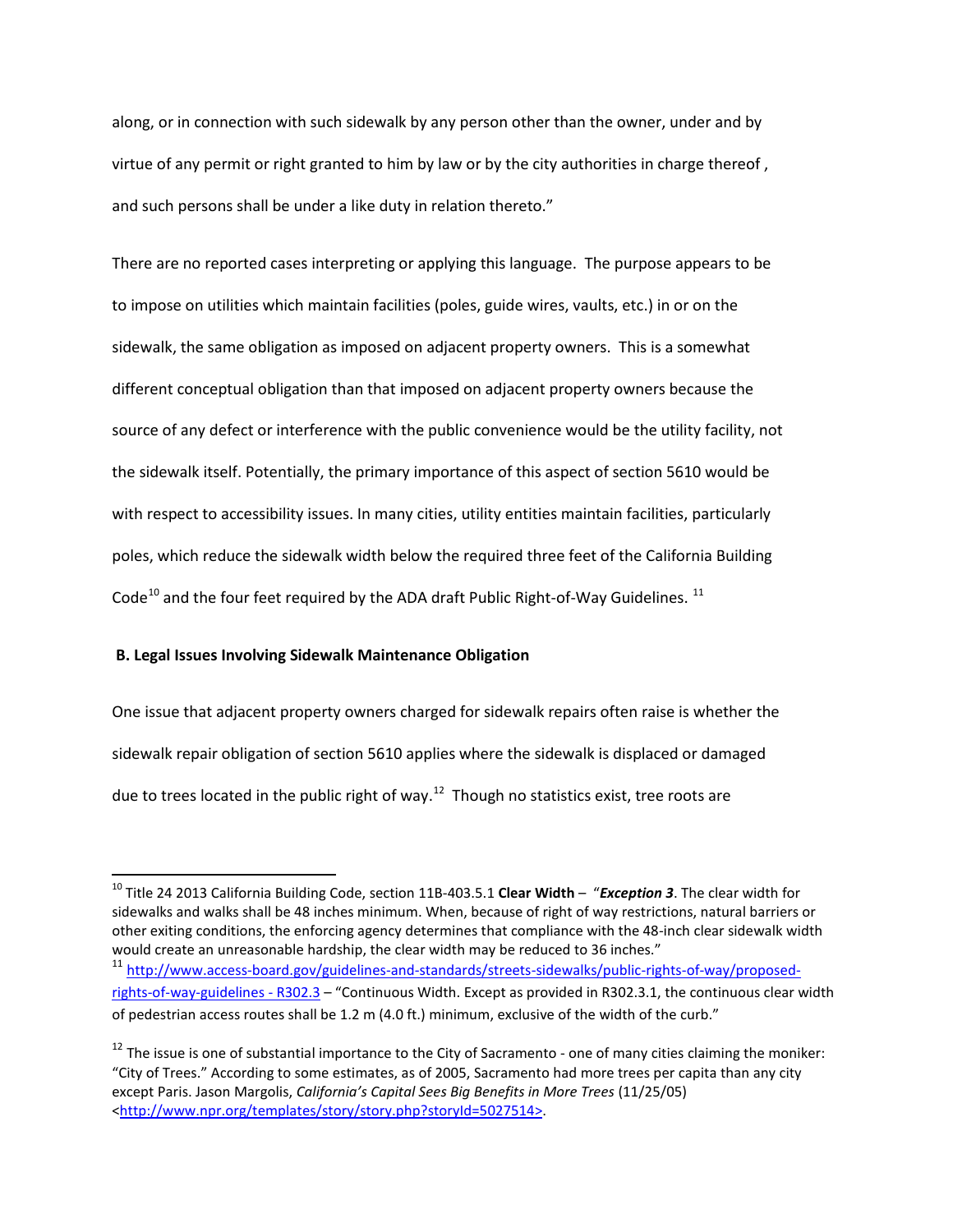undoubtedly the predominate cause of damage to sidewalks.<sup>13</sup> As noted above, many cities do not impose the sidewalk repair obligation on adjacent property owners where trees located in the right of way have damaged the sidewalk. Many do, including those with a 50/50 sharing program.

Though there is a great deal of visceral appeal to the argument that an adjacent property owner should not bear responsibility to repair a sidewalk caused by a tree in the right of way when the property owner has no control over the tree's roots, the statutory language and the reported cases do not support this position.<sup>[14](#page-10-1)</sup>

Initially, it should be noted that section 5610 makes no distinction as to the cause of a damaged sidewalk in imposing a mandatory repair obligation on the adjacent property owner. Though not expressly addressing the issue, *Jones v. Deeter* (1984) 152 Cal.App.3d 798, supports the proposition that the adjacent property owner is responsible where damage is caused by a tree located in the rightof –way. In *Jones*, the plaintiff was injured when she tripped on a break in the sidewalk caused by a Magnolia tree located in the "parkway." <sup>[15](#page-10-2)</sup> The plaintiff brought suit against both the property owner and the city. The plaintiff appealed a judgment for the property owner. The Court, in affirming the judgment, held that while the property owner had a duty of repair, even though the sidewalk had been damaged by a tree in the right-of-way (parkway), liability could not be imposed against the property owner on this basis. "Under section 5610 the abutting owner bears the duty to repair defects in the

<span id="page-10-0"></span><sup>&</sup>lt;sup>13</sup> Randup, McPherson and Costello, *A Review of Tree Root Conflicts with Sidewalk, Curbs and Roads*, (Kluwer<br>Academic Publishers) 2003

<span id="page-10-1"></span><sup>&</sup>lt;sup>14</sup> In *Jordan v. City of Sacramento* (2007) 148 Cal.App.4<sup>th</sup> 1487, at page 1492 footnote 2, the court questioned the legality of imposing repair responsibility on property owners for damage caused by city trees and suggested the "City might wish to revisit its ordinance ..."<br><sup>15</sup> The *Jones* court defined "parkway" as the area "between the sidewalk and the public street." Streets and

<span id="page-10-2"></span>Highways Code section 5600 defines "sidewalk" to include "a park or parking strip maintained in the area between the property line and the street line and also includes curbing, bulkheads, retaining walls or other works for the protection of any sidewalk or of any such park or parking strip." This portion of the right of way is also sometimes referred to a as "mow strip."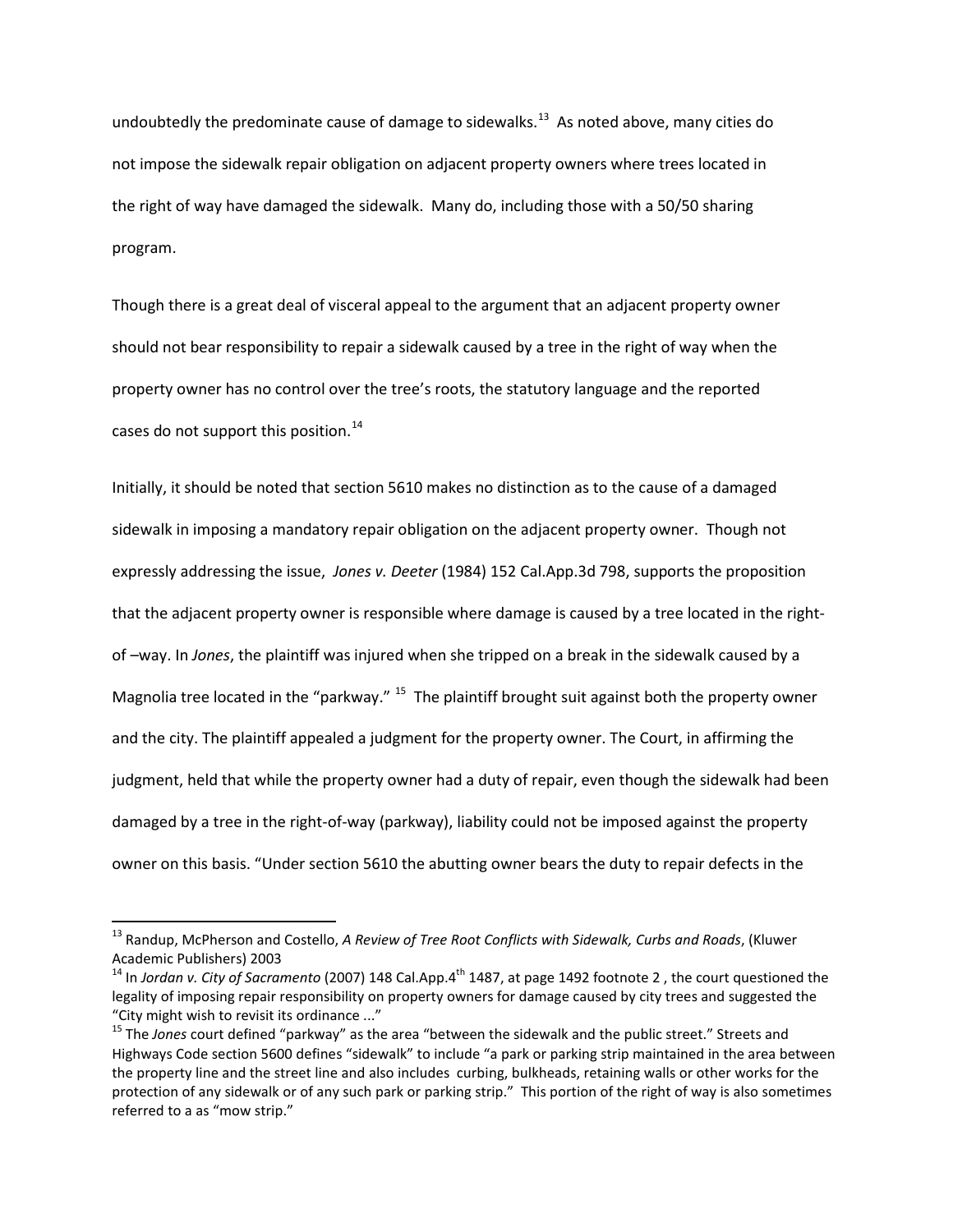sidewalk, *regardless of whether he has created these defects*. It was felt, however, that it would be unfair for such an owner to be held liable to travelers injured as a result of sidewalk defects which were not of the owner's making." (*Id*. at 827, italics added.) Thus, the case highlights the absolute nature of the repair obligation (even when caused by trees located in the right-of-way) by contrasting it with the absence of any liability exposure unless the defect is caused by the owner. Putting aside the legal arguments, not all of the equities for imposing the cost of repair on adjacent property owners where damage is caused by a tree in the right of way are on the side of the property owner. While property owners may argue that they have no control over the direction of tree roots; neither does the city. In addition, city trees typically provide great benefits to homeowners and for many the presence of large trees is a factor in the purchase of their home. The trees are aesthetically pleasing and provide shade which cools the home and helps keep other vegetation alive. They also enhance the monetary value of the home. While obtaining these benefits, the homeowners do not incur the costs of maintaining the trees (such as watering, trimming or fertilizing) or suffer the potential of liability for injuries caused by the tree itself (falling limbs; low hanging branches; branches obscuring traffic signs or lights, etc.).

**III**

# **Sidewalk Liability**

# **A. Tort Liability for Defective Sidewalks**

Nine years after the passage of the predecessor to section 5610, the First Appellate District decided *Schaefer v. Lenahan* (1944) 63 Cal.App. 2d 324 . Florence Schaeffer stepped in a hole in the sidewalk in front of property owned by J.W. Lenahan. Lenahan was notified by the City and County of San Francisco to repair the sidewalk but did not do so. The common law rule was that, in the absence of statute, the owner or occupant of premises abutting a public street had no duty to repair the sidewalk and consequently, no liability to those injured as a result of a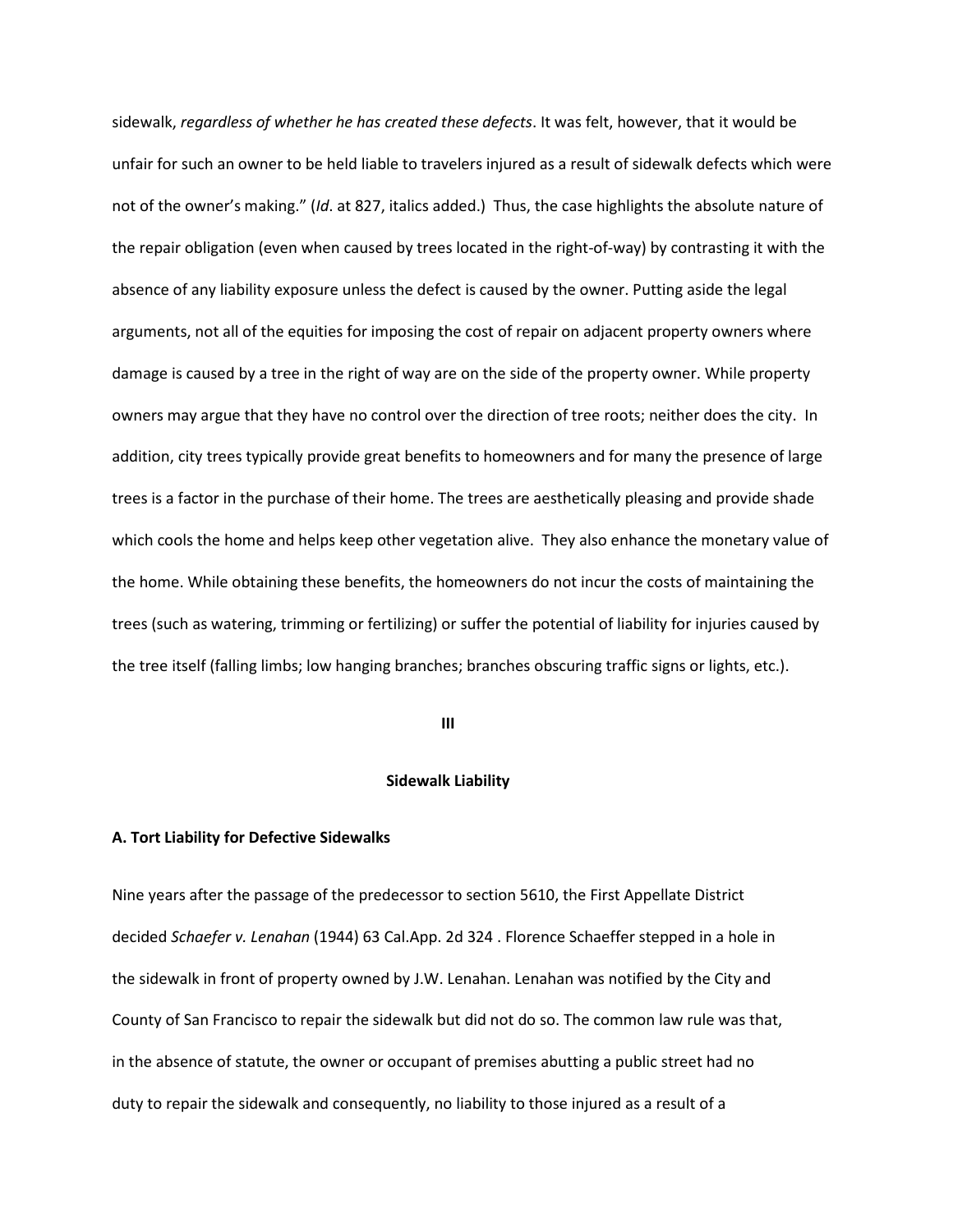defective sidewalk. Schaefer argued that the predecessor to section 5610 (as it existed in 1944) imposed a duty of repair and a violation of that duty gave rise to a cause of action for those injured by a defective sidewalk. The court rejected the argument, finding that the "obvious purpose of the statute was to provide a means of reimbursing the city for the cost of the repairs. To impose a wholly new duty upon the property owner in favor of third persons would require clear and unambiguous language." (*Id*. at p. 332.)

The limitation on liability to third parties for a defective sidewalk is commonly referred to as the "Sidewalk Accident Decisions Doctrine." (*Contreras v. Anderson* (1997) 59 Cal.App.4th 188, 195 fn.6.) As noted by *Lenahan*, a liability obligation may be imposed on property owners by "clear and ambiguous language."

An ordinance with such language was approved by the Court in *Gonzales v. San Jose* (2004) 125 Cal.App.4<sup>th</sup>1127 . The San Jose ordinance approved by *Gonzales* provides that if an abutting property owner fails to maintain a sidewalk in a non-dangerous condition and any person suffers injuries as a result, the property owner is responsible to the person for the resulting damage and injury. (*Gonzales, supra,* 125 Cal.App.4<sup>th</sup> at p. 1134 citing San Jose Municipal Code §§ 14.16.220 and 14.16.2205.) However, it is important to note the limits of sidewalk liability ordinances. Because municipal liability for torts is a matter of statewide concern, such liability "may not be regulated by local ordinances inconsistent with state law as established by the Tort Claims Act." (*City of Ontario v. Superior Court* (1993) 12 Cal.App.4<sup>th</sup> 894, 899-900 citing *Societa per Azioni de Navigazione Italia v. City of Los Angeles* (1982) 31 Cal.3d 446, 463.) This precludes a city from absolving itself of liability but does allow concurrent liability of adjacent property owners. Sidewalk liability ordinances "provide[] an additional level of responsibility for the maintenance of safe sidewalks on the owners whose property is adjacent to and abuts the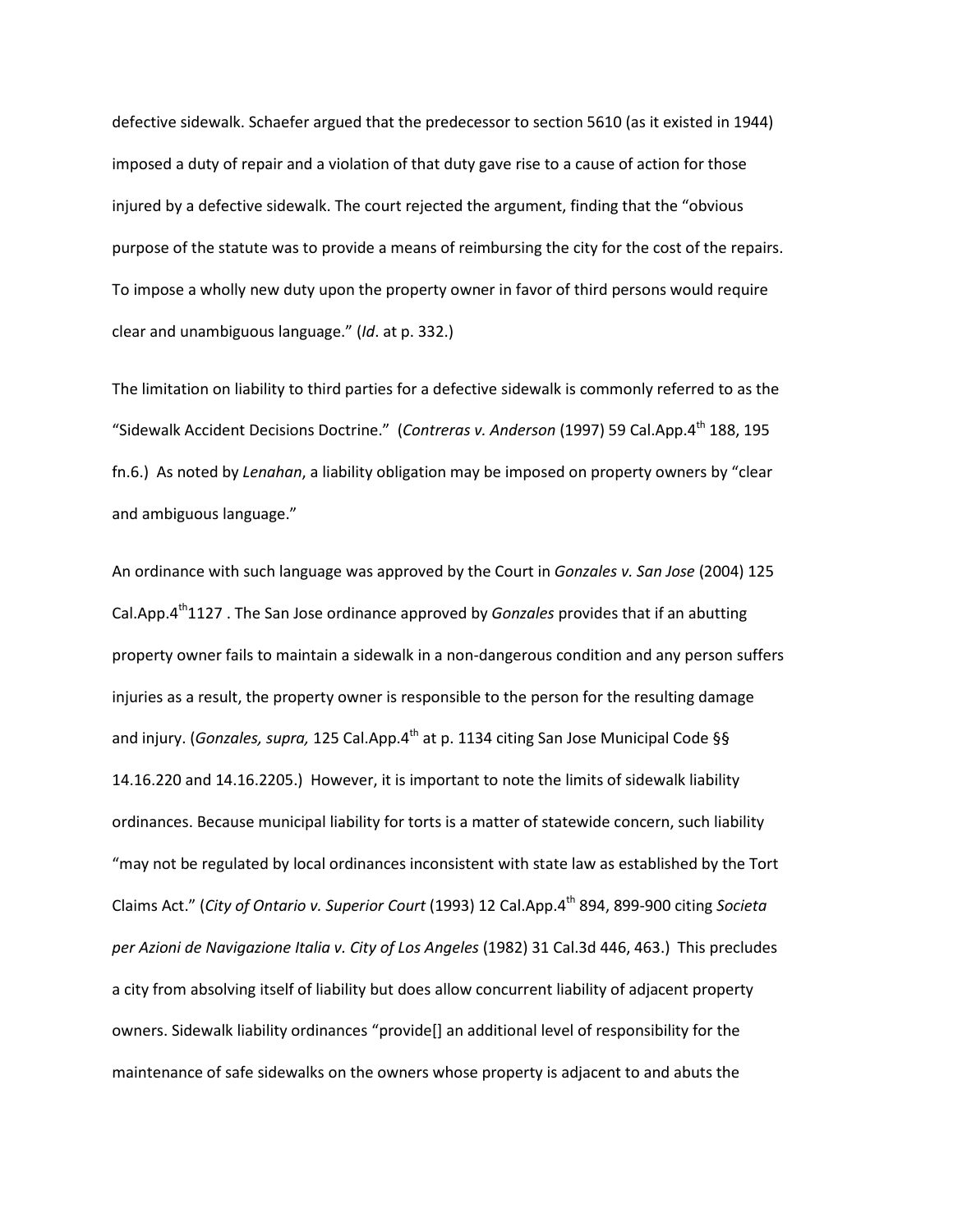sidewalk." (*Gonzales, supra* at 1139.) "These owners are often in the best position to quickly identify and address potentially dangerous conditions that might occur on the sidewalks, as opposed to [the city]." (*Id*.) Moreover, as the *Gonzales* court noted, in order to fully protect its citizens, a city would have to have sidewalk inspectors circulating the city, day and night. (*Id*.)

# **B. Liability for Defective or Narrowed Sidewalks under the ADA and California Disability Access Laws:**

In 2002, in *Barden v. City of Sacramento* (9<sup>th</sup> Cir. 2002) 292 F.3d 1073, the Ninth Circuit, relying in large part on statutory and regulatory interpretation by the United States Department of Justice, determined that sidewalks constituted "programs" under the ADA. While the matter was pending in the United States Supreme Court on a *writ of certiorari*, the parties settled the case and conveyed this information to the Court. *Certiorari* was subsequently denied leaving the Ninth Circuit opinion intact. The legal effect of the decision was that because maintaining sidewalks was a "program" under the ADA and its implementing regulations, sidewalks needed to be made maintained to be immediately accessible. According to the United States Solicitor General, interpreted the holding and the Title II regulations to "require only that the City's system of public sidewalks – when viewed "in its entirety" – be generally accessible to and usable by individuals with disabilities."<sup>16</sup>

Subsequent to the *Barden* decision, federal agencies, particularly the United States Access Board (the entity charged with creating public right of way guidelines) has taken the position in

<span id="page-13-0"></span> <sup>16</sup> Brief for the United States as Amicus Curiae of the United States Solicitor General in *City of Sacramento, et al. v. Barden, et al*.(Filed May 2003).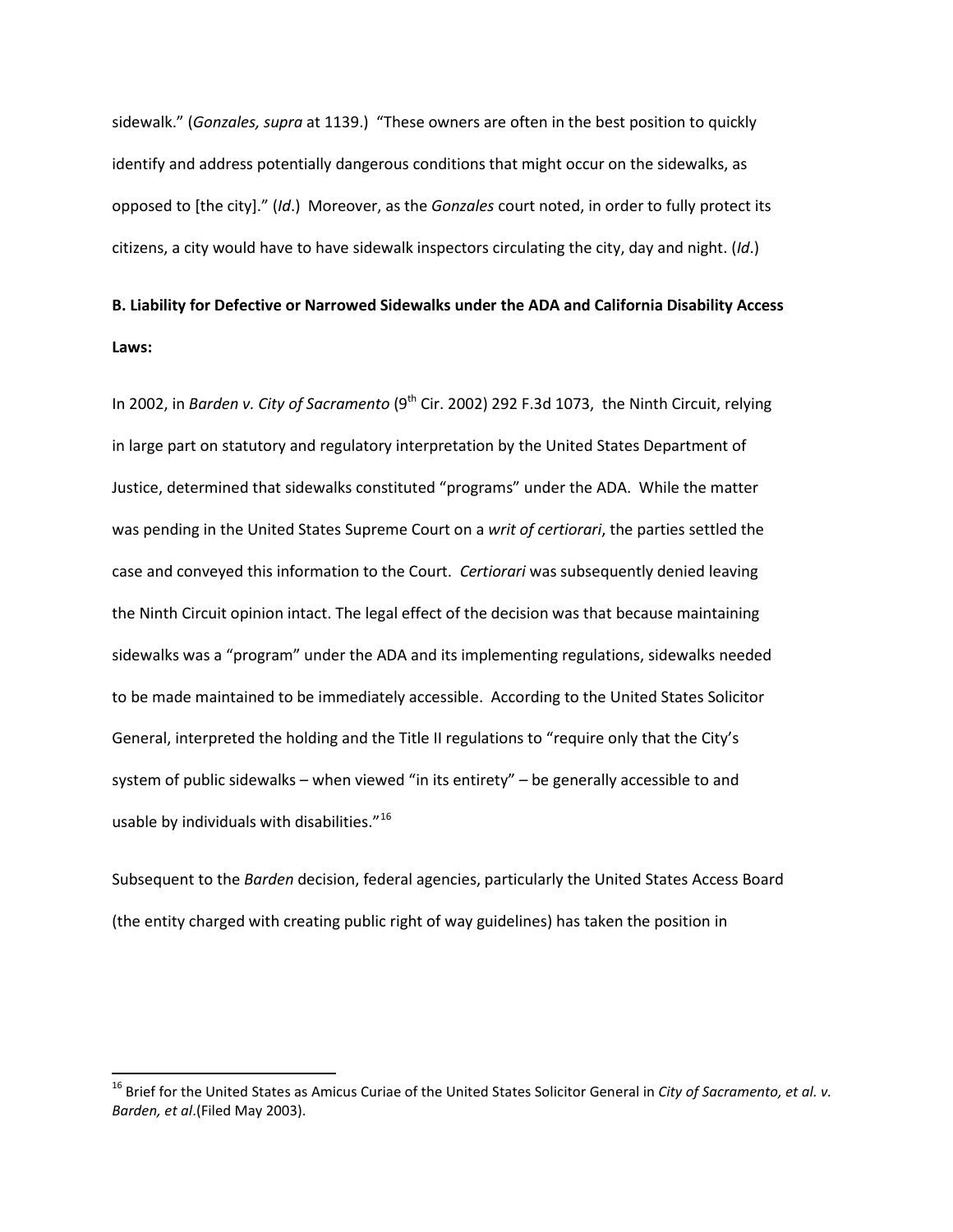numerous publications, that sidewalks are "facilities."<sup>[17](#page-14-0)</sup> This is also the conclusion reached by the Fifth Circuit in *Frame v. Arlington*, 657 F.3d 215 (5<sup>th</sup> Cir. 2011 – cert denied 2012).

The drift from sidewalks as "programs" to sidewalks as "facilities" is notable. Under the ADA, "programs" must be made immediately accessible; conversely, "facilities" are subject to a new construction/alteration standard – in essence meaning that only newly constructed or altered sidewalks must be made "accessible." This is also the framework adopted by the ADA draft Public Right of Way Guidelines. Though cities within the Ninth Circuit remain subject to the *Barden* decision, the *Frame* decision, as well as the position taken by federal agencies, may form the basis for a reexamination of the *Barden* decision.

Of course, it is important to recognize that California law has required that new constructed sidewalks, whether constructed using private or public funds, have been required to be accessible since 1971. (Government Code section 4450 and Health and Safety Code section 19956.5). Presumably, this has somewhat softened the impact of the 2003 *Barden* holding.

<span id="page-14-0"></span><sup>&</sup>lt;sup>17</sup> See e.g. United States Access Board, Proposed Rights-of-way Guideline, Part 1900. "The accessibility guidelines for pedestrian facilities in the public right-of-way are set forth in the appendix to this part." < http://www.accessboard.gov/guidelines-and-standards/streets-sidewalks/public-rights-of-way/proposed-rights-of-wayguidelines/part-1190-accessibility-guidelines-for-pedestrian-facilities-in-the-public-right-of-way>